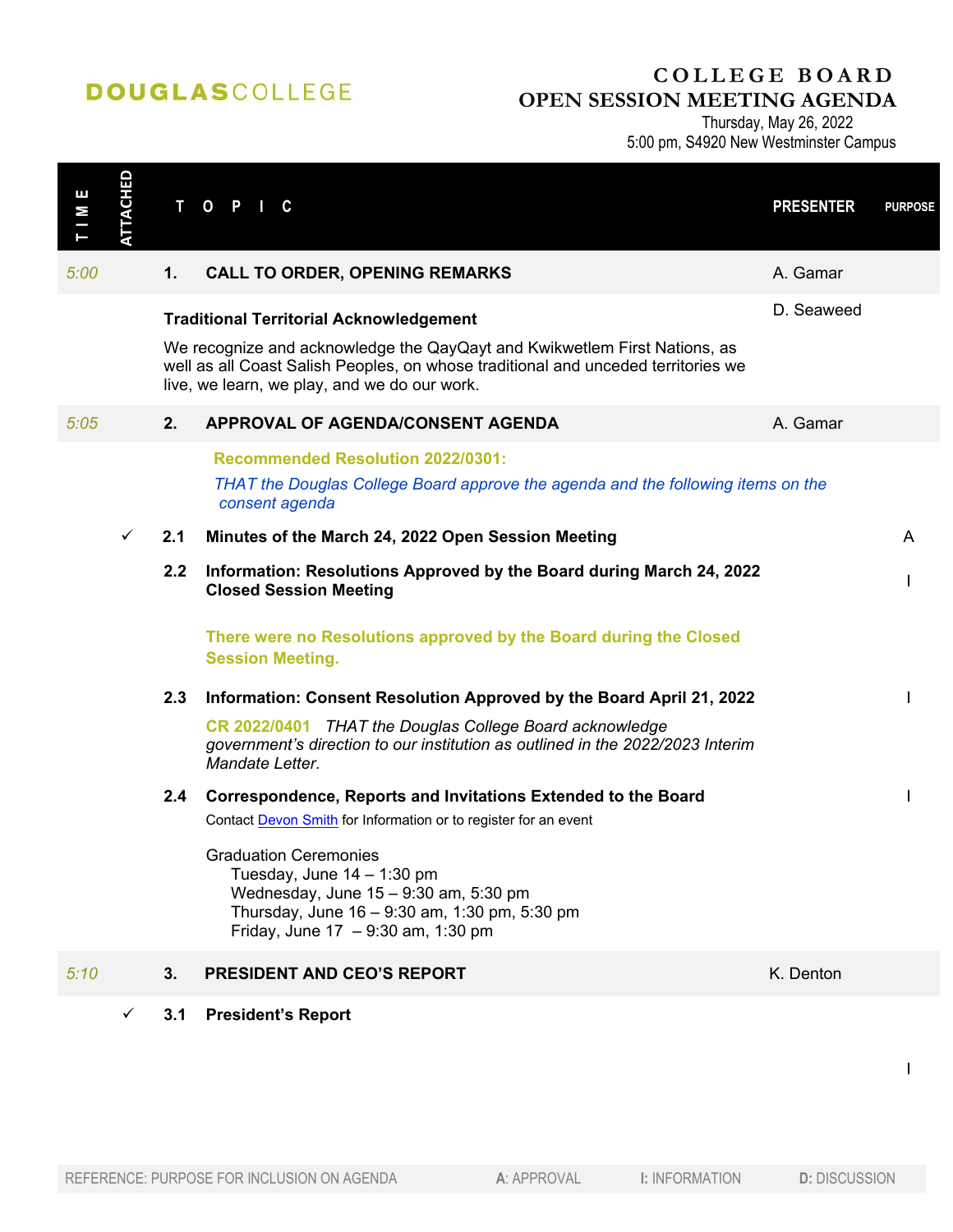**AGENDA OPEN SESSION MEETING OF THE DOUGLAS COLLEGE BOARD**

Thursday, May 26 2022; Page 2

| Е<br>М | <b>TTACHED</b> | T O           | P<br>C.                                                                                                                                    |             |                       | <b>PRESENTER</b>     | <b>PURPOSE</b> |
|--------|----------------|---------------|--------------------------------------------------------------------------------------------------------------------------------------------|-------------|-----------------------|----------------------|----------------|
|        |                | 4.            | CHAIR, COMMITTEE & LIAISON REPORTS, RECOMMENDATIONS                                                                                        |             |                       |                      |                |
| 5:20   |                | 4.1           | <b>Board Executive and Governance Committee (BEGC)</b>                                                                                     |             |                       | A. Gamar             |                |
|        | $\checkmark$   | a)            | Committee Report: May 2022                                                                                                                 |             |                       |                      |                |
|        |                | b)            | Succession Planning: Elections to College Board and Education Council                                                                      |             |                       | A. Gamar             |                |
|        |                |               | Faculty Election Result for term Sept 1 2022 to Aug 31, 2025<br>Erin Rozman<br>Newly elected student for term Sept 1, 2022 to Aug 31, 2023 |             |                       |                      |                |
|        |                |               | <b>Bailey Cove</b><br>Disclosure Report: 2021-2022 College Board Remuneration & Meeting                                                    |             |                       |                      |                |
|        | $\checkmark$   | c)            | Attendance                                                                                                                                 |             |                       | D.Smith              |                |
|        | ✓              | d)            | College Board Meeting Schedule - Final                                                                                                     |             |                       | D. Smith             |                |
| 5:35   |                |               | 4.2 Audit, Finance and Investment Committee (AFIC)                                                                                         |             |                       | S. Todd              |                |
|        | $\checkmark$   | a)            | Committee Report: May 2022                                                                                                                 |             |                       |                      |                |
|        | $\checkmark$   | b)            | Government: 2022-2023 Interim Budget Letter                                                                                                |             |                       |                      |                |
|        | $\checkmark$   | $\mathsf{c})$ | Investment Strategy Fund Review: Semi-Annual Report                                                                                        |             |                       |                      |                |
| 5:50   |                | 4.3           | Human Resources Committee (HRC)                                                                                                            |             |                       | E. Stewart           |                |
|        | $\checkmark$   | a)            | Committee Report: May 2022                                                                                                                 |             |                       |                      | I              |
| 6:00   |                | 4.4           | <b>Campus Planning Committee (CPC)</b>                                                                                                     |             |                       | <b>B.</b> Pawar      |                |
|        | $\checkmark$   | a)            | Committee Report: May 2022                                                                                                                 |             |                       |                      | I              |
| 6:10   |                | 4.5           | <b>Education Council</b>                                                                                                                   |             |                       | G. Bowbrick          |                |
|        | $\checkmark$   | a)            | <b>Education Council Chair's Reports:</b><br>April and May 2022 Meetings                                                                   |             |                       |                      | I              |
|        |                | b)            | <b>Board Liaison's Report</b>                                                                                                              |             |                       | A. Kaur              |                |
| 6:20   |                | 4.6           | <b>Douglas College Foundation</b>                                                                                                          |             |                       |                      |                |
|        |                | a)            | <b>Board Liaison's Report</b>                                                                                                              |             |                       | D. Agbaje            |                |
|        |                |               | REFERENCE: PURPOSE FOR INCLUSION ON AGENDA                                                                                                 | A: APPROVAL | <b>I: INFORMATION</b> | <b>D: DISCUSSION</b> |                |